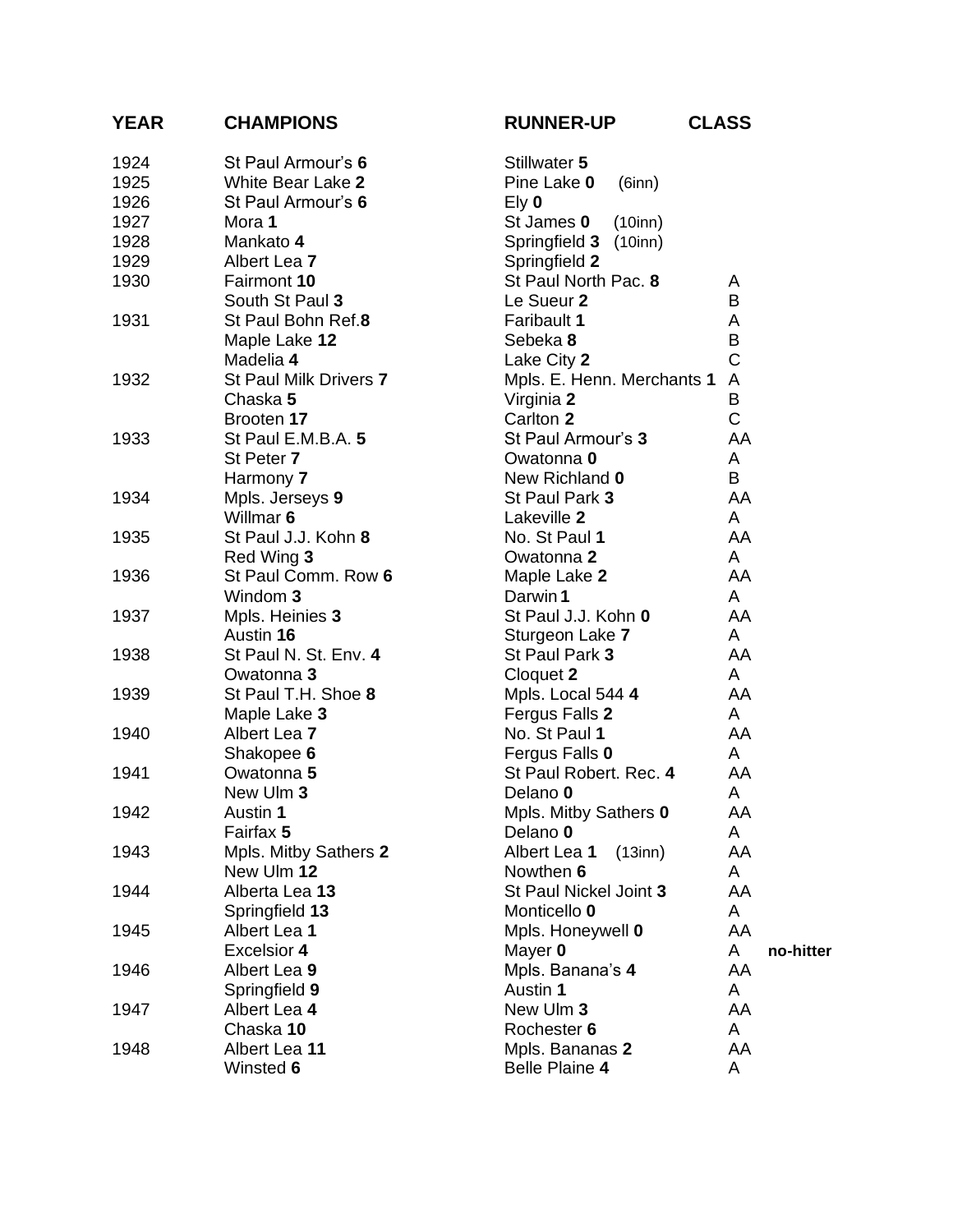| <b>YEAR</b> | <b>CHAMPIONS</b>     | <b>RUNNER-UP</b>                          | <b>CLASS</b> |
|-------------|----------------------|-------------------------------------------|--------------|
| 1949        | Austin13             | Fergus Falls 3                            | AA           |
|             | <b>Excelsior 7</b>   | Winnebago 2                               | A            |
|             | Little Falls 23      | La Crescent 10                            | B            |
| 1950        | Fergus Falls 3       | Austin 0                                  | AA           |
|             | Le Center 4          | Winsted 3                                 | A            |
|             | Lester Prairie 2     | Duluth Teve's 0                           | B            |
| 1951        | Litchfield 10        | Austin 2                                  | AA           |
|             | Watertown 9          | Le Center 4                               | A            |
|             | Soderville 1         | Searles 0                                 | B            |
| 1952        | Willmar 12           | Albert Lea 8                              | AA           |
|             | Cannon Falls 5       | <b>Belle Plaine 4</b>                     | A            |
|             | Soderville 15        | Pine City 5                               | B            |
| 1953        | Austin 8             | Litchfield 1                              | AA           |
|             | Delavan 5            | Little Falls 3                            | A            |
|             | Rollingstone 7       | Holdingford 1                             | B            |
| 1954        | Benson 4             | Little Falls 0                            | A            |
|             | Milroy 11            | St Joseph 2                               | B            |
| 1955        | St Peter 7           | Hutchinson 2                              | A            |
|             | Cold Spring 11       | Granite Falls 0                           | B            |
| 1956        | Mpls. Teamsters 7    | Little Falls 5                            | A            |
|             | Bemidji 9            | St Charles 4                              | B            |
| 1957        | Waseca 6             | St Paul Briteways 4                       | A            |
|             | Braham 3             | Norwood 1                                 | B            |
| 1958        | Austin 7             | $(10$ inn $)$<br>Little Falls 6           | A            |
|             | Pipestone 5          | Norwood 3                                 | B            |
| 1959        | Fairmont 14          | Bloomington 2                             | A            |
|             | Shakopee 3           | Springfield 2                             | B            |
| 1960        | Bloomington 8        | St Paul Como Rec 4                        | A            |
|             | Pipestone 2          | Fergus Falls 1                            | B            |
| 1961        | Mpls. T.C. Federal 6 | St Paul E.S. Merc. 3                      | A            |
|             | St Bonifacius 3      | Perham 0                                  | B            |
| 1962        | St Paul Ganzers 9    | St Paul Park 4                            | A            |
|             | Little Falls 5       | Gaylord 1                                 | B            |
| 1963        | Mpls. A&B Sports 7   | Bloomington 2                             | A            |
|             | Braham 13            | Pipestone 4                               | В            |
| 1964        | St Paul Como Rec 5   | Mpls. A&B Sports 0                        | A            |
|             | St Bonifacius 1      | Caledonia 0                               | B            |
| 1965        | Bloomington 3        | Rochester 2                               | A            |
|             | St Bonifacius 2      | Rogers 1                                  | B            |
| 1966        | Winona 7             | St Paul Joh. White 6                      | A            |
|             | Perham 5             | Brownton 4                                | B            |
|             | Columbia Heights 14  | St Paul Joh. White 10                     | A            |
| 1967        | Arlington 9          | Perham 7                                  | В            |
| 1968        | Columbia Heights 3   | $(10$ inn $)$<br>St Paul Eastside Merc. 0 | A            |
|             | Dassel-Cokato 8      | Miesville 3                               | B            |
| 1969        | St Paul Sport Spec 7 | Columbia Heights 4                        | A            |
|             | Arlington 6          | Prior Lake 1                              | B            |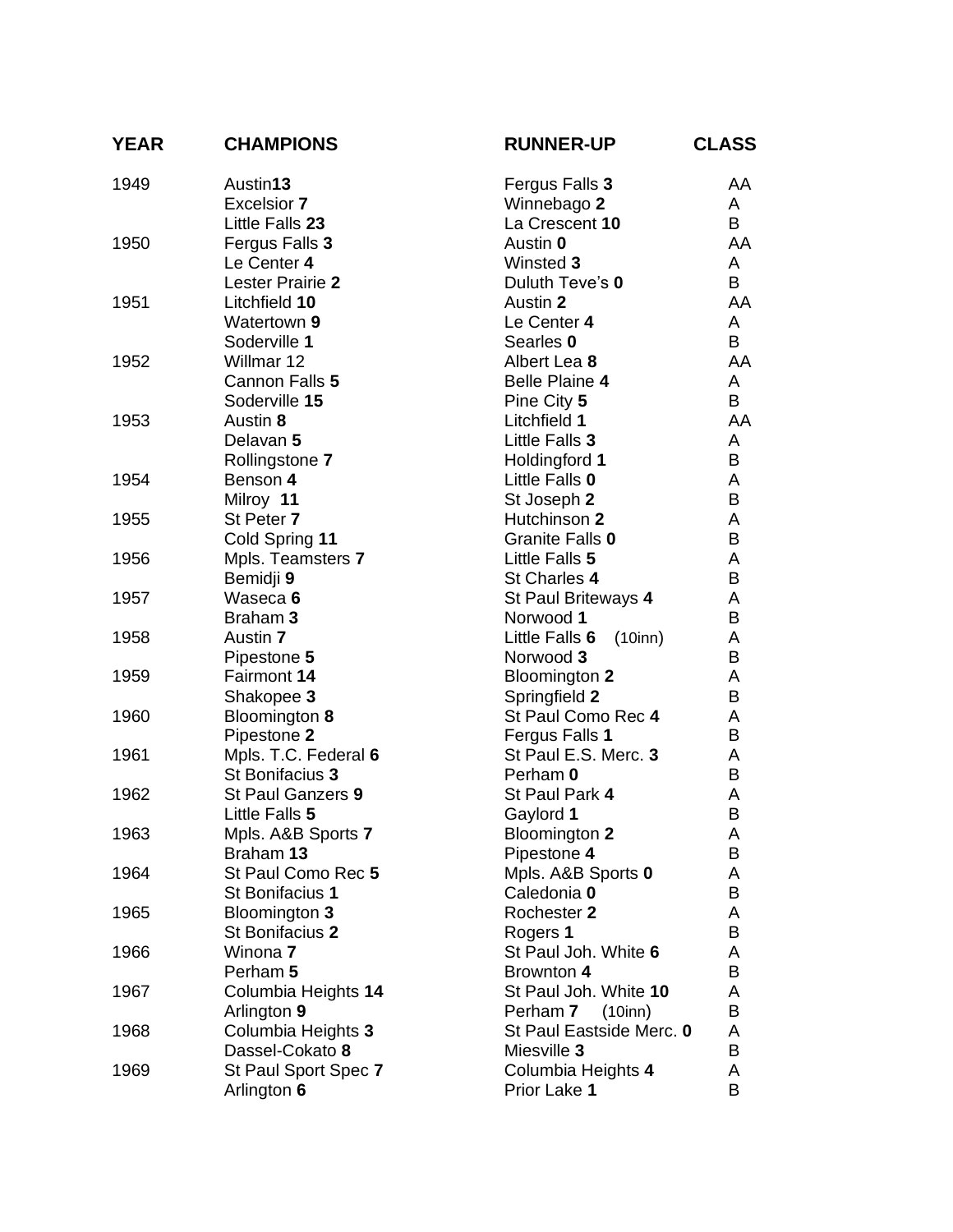## **YEAR CHAMPIONS RUNNER-UP CLASS**

|  | <b>UNNER-UP</b> |  |  |
|--|-----------------|--|--|
|--|-----------------|--|--|

| 1970 | Columbia Heights 7         | St Paul Eastside Merc. 2             | A              |
|------|----------------------------|--------------------------------------|----------------|
|      | Deer Creek 8               | Cold Spring 7 (12inn)                | B              |
| 1971 | Chaska 10                  | Delano 5                             | B              |
| 1972 | Columbia Heights 4         | Gaylord 1                            | B              |
| 1973 | Cold Spring 3              | Dassel-Cokato 1                      | B              |
| 1974 | Red Wing 6                 | West St Paul 5 (10inn)               | B              |
| 1975 | Prior Lake 9               | Dundas 7                             | B              |
| 1976 | Prior Lake 4               | Dassel-Cokato 2                      | B              |
| 1977 | Mpls. Mr. Roberts 5        | St Paul Tripp Oil 4<br>$(10$ inn $)$ | A              |
|      | Bemidji 10                 | St Augusta 7                         | B              |
| 1978 | Columbia Heights 3         | St Cloud Park 2                      | A              |
|      | Miesville 8                | Chaska 4                             | B              |
| 1979 | West St Paul 12            | Minnetonka 2                         | A              |
|      | Arlington 7                | Granite Falls 3                      | B              |
| 1980 | Richfield 5                | West St Paul 3                       | A              |
|      | New Ulm 5                  | Dundas 4<br>(10inn)                  | B              |
| 1981 | Winona 3                   | Mpls. Lakonias 0                     | A              |
|      | Cold Spring 8              | Dundas 5 (11inn)                     | B              |
| 1982 | Brooklyn Center 6          | West St Paul 2                       | A              |
|      | Dundas 6                   | Jordan 4 (11inn)                     | B              |
| 1983 | St Paul Steichens 4        | Mpls. Lakonia's 1                    | A              |
|      | St Cloud 5                 | Red Wing 1                           | AA             |
| 1984 | St Paul Frontier Bar 10    | St Paul Red Rooster 5                | A              |
|      | Arlington 7                | Burnsville 6                         | AA             |
| 1985 | Mpls. Halek's 7            | St Paul Steichens 5                  | A              |
|      | Arlington 6                | Red Wing 5                           | AA             |
| 1986 | Columbia Heights 8         | St Paul Steichens 2                  | A              |
|      | Cold Spring 8              | Red Wing 4                           | B              |
|      | Jordan 4                   | Sleepy Eye 3                         | $\mathsf{C}$   |
| 1987 | Bloomington 8              | Columbia Heights 4                   | A              |
|      | Hamel 5                    | St Cloud 3                           | B              |
|      | Chaska 22                  | Sartell 11 (8inn)                    | С              |
| 1988 | Mpls. J. Botten 13         | St Paul Highland 4                   | A              |
|      | Dundas 13                  | Jordan 2                             | B              |
|      | Delano 8                   | Maple Plain 2                        | $\mathsf{C}$   |
| 1989 | Columbia Heights 8         | Bloomington 6                        | A              |
|      | Miesville 6                | Hamel 5                              | B              |
|      | Morris 10                  | St James 7                           | C              |
| 1990 | St Paul Conquest Rooster 9 | Columbia Heights 8                   | A              |
|      | Red Wing 10                | Jordan 0                             | B              |
|      | Bovey 7                    | Hampton 0                            | С              |
| 1991 | Mpls. Angels 4             | St Paul East Side 0                  | A              |
|      | Rochester 11               | Miesville 8                          | B              |
|      | Regal 7                    | <b>Belle Plaine 3</b>                | C              |
| 1992 | Mpls. Angels 23            | St Louis Park 0                      | A              |
|      | Miesville 4                | Hamel 2                              | B              |
|      | Sartell 9                  | Detroit Lakes 3                      | $\overline{C}$ |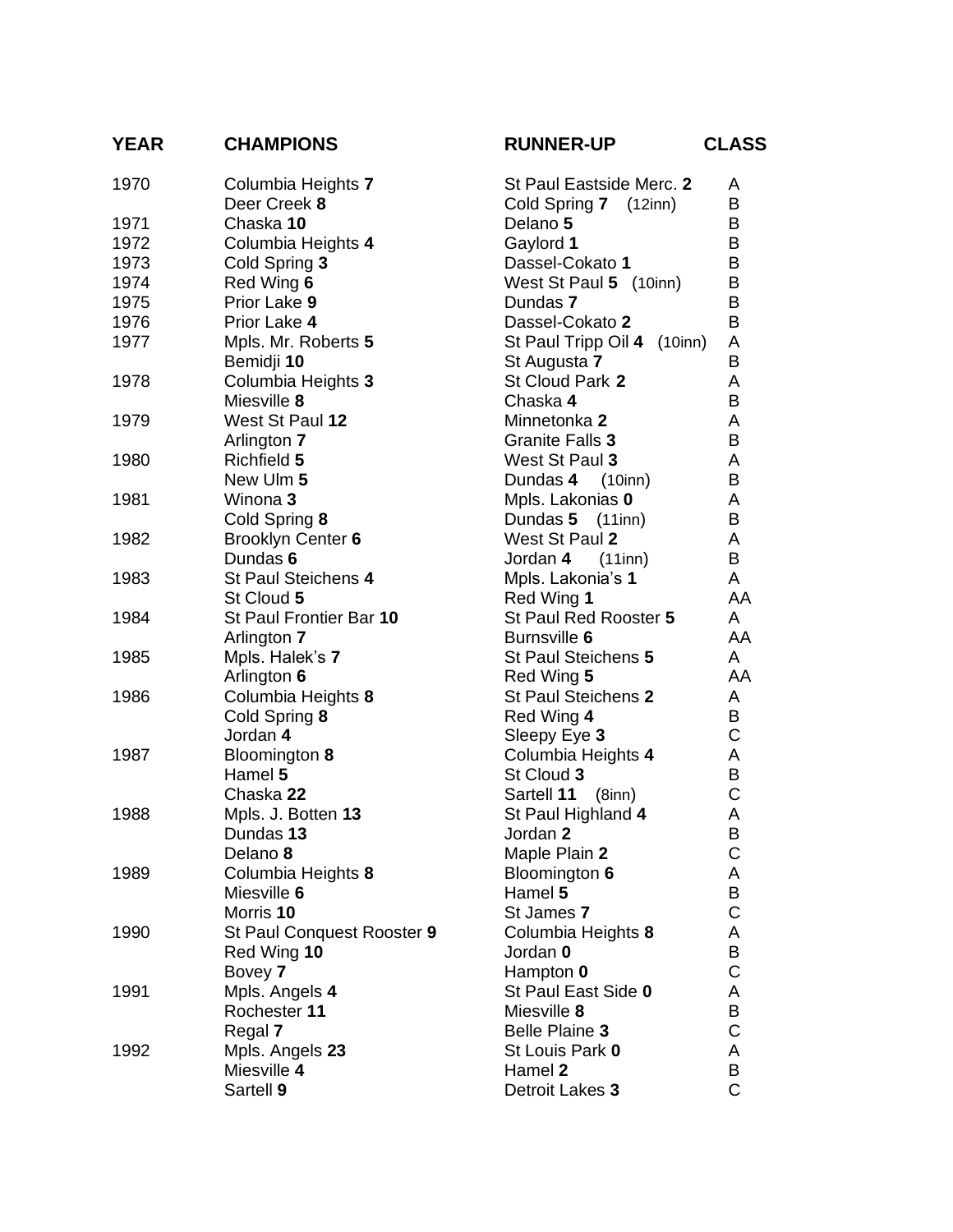| <b>YEAR</b> | <b>CHAMPIONS</b>         | <b>RUNNER-UP</b>             | <b>CLASS</b>   |
|-------------|--------------------------|------------------------------|----------------|
| 1993        | St Paul Highland Park 15 | Mpls. Angels 7               | A              |
|             | Red Wing 8               | Miesville 4                  | B              |
|             | Granite Falls 8          | Dassel-Cokato 6              | $\mathsf{C}$   |
| 1994        | Mpls. Angels 8           | Minnetonka 5                 | A              |
|             | Jordan 2                 | Cold Spring 1                | B              |
|             | <b>Belle Plaine 4</b>    | Milroy 2                     | C              |
| 1995        | St Paul Rosetown 8       | Mpls. Adrian's 5             | A              |
|             | Miesville 10             | Rochester 7                  | В              |
|             | Sauk Rapids 9            | Glyndon 0                    | $\mathsf C$    |
| 1996        | St Paul Highland Park 11 | Minnetonka 8                 | A<br>B         |
|             | Cold Spring 6<br>Plato 7 | Dundas 4                     | $\mathsf C$    |
| 1997        | Minnetonka 7             | Gaylord 5<br>St Louis Park 4 | A              |
|             | Hamel 7                  | Cold Spring 4                | B              |
|             | St Michael 13            | Regal 0 (7inn)               | C              |
| 1998        | Minnetonka 16            | St Louis Park 3 (7inn)       | A              |
|             | Dundas 12                | Chaska 11                    | B              |
|             | Glencoe 6                | Richmond 4                   | $\mathsf C$    |
| 1999        | Minnetonka 15            | St Louis Park 3 (7inn)       | A              |
|             | Dundas 16                | Rochester 6<br>$(7$ inn $)$  | B              |
|             | Buckman 16               | $(8$ inn $)$<br>Green Isle 6 | C              |
| 2000        | Glynn Building 14        | Mpls. Cobras 10              | A              |
|             | Cold Spring 18           | Rochester 1 (7inn)           | B              |
|             | <b>Brainerd 9</b>        | Princeton 5                  | $\mathsf C$    |
| 2001        | Minnetonka 8             | Glynn Building 4             | A              |
|             | Cold Spring 9            | Austin 3                     | B              |
|             | Watkins 6                | Buckman 5                    | $\mathsf C$    |
| 2002        | St Louis Park 6          | Air Freight 5                | A              |
|             | Austin 14                | Chaska 3                     | B              |
|             | Granite Falls 7          | Lonsdale 2                   | C              |
| 2003        | Minnetonka 5             | Stockmen's Irish 1           | A              |
|             | Austin 11                | Dundas 5                     | B              |
|             | Green Isle 6             | Hayfield-Austin 5            | C              |
| 2004        | Minnetonka 3             | Rosetown 0                   | A              |
|             | Jordan 5<br>Blue Earth 3 | Rochester 1<br>Wolf Lake 1   | B<br>C         |
| 2005        | <b>Welsey Homes 6</b>    | St Louis Park 1              | A              |
|             | Mankato 11               | Austin 2                     | В              |
|             | Holdingford 5            | St Francis 1                 | C              |
| 2006        | Minnetonka 4             | <b>Wesley Homes 1</b>        | A              |
|             | Rochester 6              | Mankato 4                    | В              |
|             | Blue Earth 4             | Union Hill 1                 | C              |
| 2007        | Minnetonka 7             | Commanding Edge 4            | A              |
|             | Miesville 11             | Austin 3                     | В              |
|             | Plato 6                  | Sauk Rapids 3                | $\overline{C}$ |